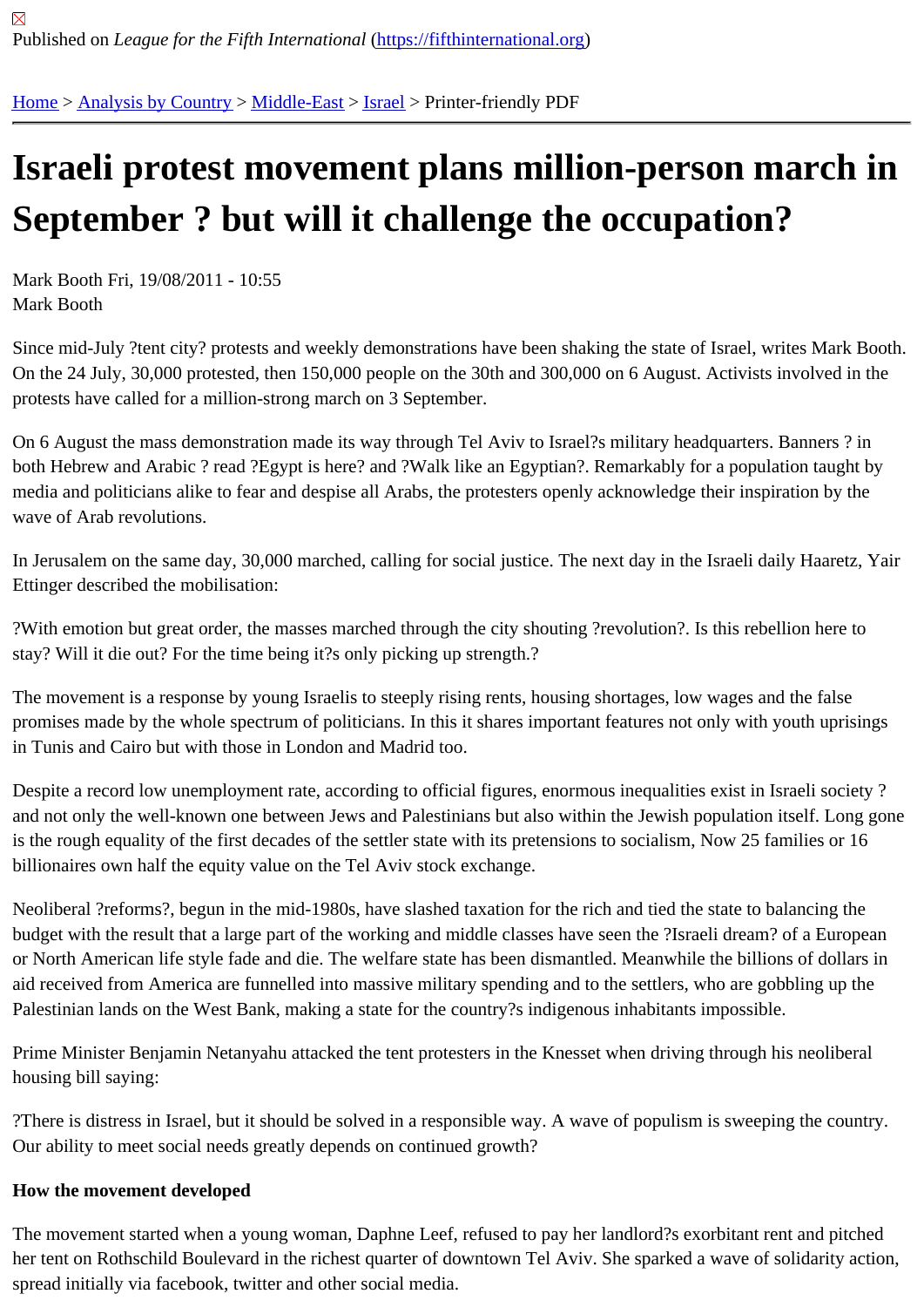Thousands joined her on the streets of Tel Aviv, Haifa, Jerusalem, and dozens of smaller towns. Some came in protest over soaring rents, others about privatisation, or the rocketing price of consumer goods. All were motivated by the worsening standard of living across Israel as it feels the impact of the global economic crisis, and the cuts and privatisations forced on Israeli workers to pay for the continuing occupation of Palestine.

While in the first instance this was a protest dominated by middle-class youth, it drew in more working-class people and the downright poor, of whom there are many today. In Holon in the south of Tel Aviv metropolitan area is the Jesse Cohen campsite. Here around 50 young people, most of them homeless and jobless, set up their tents soon after Daphni Leef. An unemployed youth volunteer, Rafi Moseri told the press:

?This is not Rothschild here, the people here grew up with nothing and have nothing. Any day it could explode if there isn?t a solution found.?

Public sector workers and doctors too have launched strikes for higher wages and increased spending on services.

The demands raised by demonstrators are progressive ones: homes for the homeless and jobs for the jobless, a restoration of the shattered welfare state, childcare and lower prices to combat the soaring cost of living. Since the crisis burst in 2008 rents have risen by 27 percent, and key food prices by 40 percent. House prices have risen by 55 percent. That is why the movement opposed Netanyahu?s National Housing Committees Law ? a deregulatory, free market measure, which will not produce affordable housing.

At first the main Israeli trade union federation, the Histadrut, did little to link organised workers to the struggle, though its leader, Ofer Eini, eventually called on his members to join the demonstration on 6 August. At the same time he insists the unions will not try to bring down the right wing government.

The occupations and marches have already wrenched a few minor concessions from the right wing government of Binyamin Netanyahu ? they have promised to speed up the approval for construction of 50,000 new houses over the next year and a half, for example.

## **Unity with Israeli and Palestinian Arabs**

A new, if small trade union centre, trying to unite Arab and Jewish workers, has declared its solidarity with the tent city movements. Their statement says:

?Despite the fact that the movement is new and diversified, with political limitations concerning Palestinian rights, we believe that it is the most important social movement in the history of Israel. It challenges the agenda that has united the ruling class for 25 years. Since 1985, when Israel adopted the economic stabilisation plan, the whole political system ? including Labor, Likud, Kadima and Shas ? united in selling the country?s public companies, assets and resources to tycoons. Eighteen families today control the economy.?

However, as with all things in Israel, the movement is coming up against the reality of its existence as a colonial settler state. Right wingers, like Avigdor Lieberman in the government, see the answer as more housing in the West Bank, and more land seizures from the Palestinians to facilitate the building of new settlements. This is their tried and tested strategy for turning the discontent of the Israeli middle and working classes into increased exploitation and oppression for the Palestinians.

Currently the movement ? for all the references to Egypt ? is studiously avoiding mentioning the enormous inequalities faced by Israel?s own Palestinian citizens and the remorseless occupation and settlement policies outside the 1967 border (the Green Line). As yet there has been no call to end the construction of settlements, or cutting Israel?s vast military budget. In fact Uri Avnery (the senior figure in Gush Shalom ? the Peace Alliance) argues against raising the issue of the occupation at all as this would fracture the unity of the movement.

He states after listing the slogans used on Rothschild Boulevard: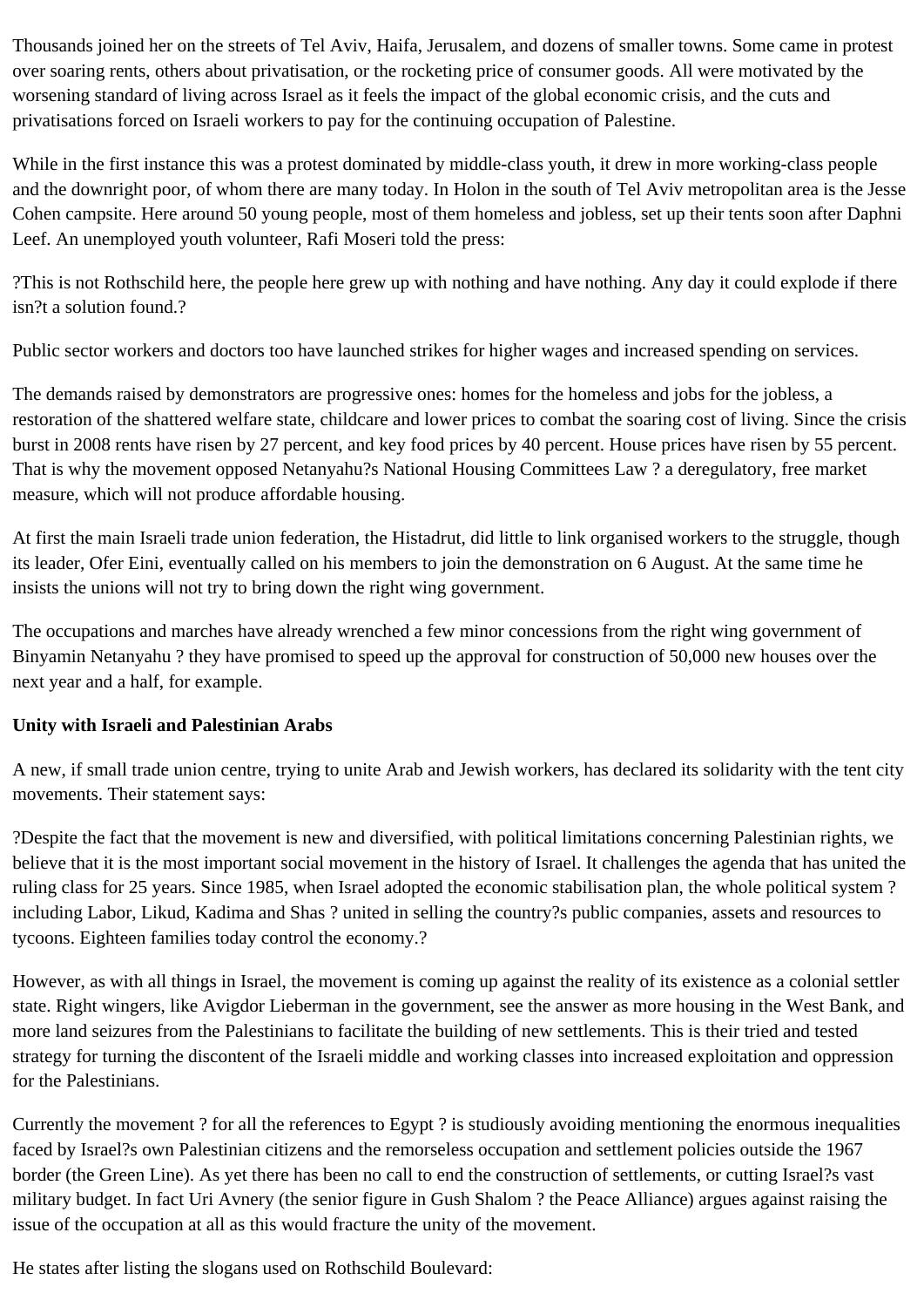?What is missing in this array of slogans? Of course: the occupation, the settlements, and the huge expenditure on the military. This is by design. The organisers, anonymous young men and women ? mainly women ? are very determined not to be branded as ?leftists?. They know that bringing up the occupation would provide Netanyahu with an easy weapon, split the tent-dwellers and derail the protests. We in the peace movement know and respect this. All of us are exercising strenuous self-restraint, so that Netanyahu will not succeed in marginalizing the movement and depicting it as a plot to overthrow the right wing government.

?As I wrote in an article in Haaretz: No need to push the protesters. In due course, they will reach the conclusion that the money for the major reforms they demand can only come from stopping the settlements and cutting the huge military budget by hundreds of billions? and that is possible only in peace.?

In fact building bridges between this movement and Palestinians by arguing for the latter?s rights is the surest way to strengthen both communities against the sabotage of Netanyahu and Lieberman. Avnery is of course right; they will do all they can to play the war/terrorism card to rally protesting Israelis firmly back to the side of their own rulers.

But that is precisely why all supporters of the Palestinian right to self-determination, an end to the siege of Gaza and an end to the settlements should be arguing for these things within the movement and for it to overtly link up with Palestinians, who are fighting against conditions worse than the Israeli Jewish population are suffering, but who in addition are denied their national rights and systematically subjected to a brutal foreign state repression.

## **Palestine?s struggle for recognition**

If the young protesters can sympathise with those in Egypt and Tunisia, they can be won to building links with the Palestinians. They will not be won by so-called peaceniks exercising ?strenuous self-restraint?. This is simply gross opportunism and will fail quite simply because the Palestinian movement is about to erupt in a form similar to the movements in Egypt the protesters approve of.

On 20 September there will be a huge Palestinian march. It is the day before the Palestinian Authority and Arab countries will attempt to get the UN General Assembly to recognise Palestinian statehood. This will be something that Netanyahu and Lieberman will pull any trick in the book to prevent, ranging from provocations in Gaza and the West Bank to the recent ploy of offering to reopen discussion with the Palestinians on Obama?s plan. This latter manoeuvre is aimed at winning votes away from the Palestinians in the UN by claiming the vote will prevent them from negotiating.

The Palestinian leaderships in the West Bank and Gaza have called for the movement to be non-violent. In this situation they are wise, since it will best allow the whole people to take to the streets. But of course the real danger of violence and terrorism either side of the 1967 Green Line will be the Israeli government, the IDF, Mossad, etc. We can expect provocation and terrorist atrocities from them aimed at disrupting unity and mass mobilisation.

The present Israeli movement ? itself a product of the Arab revolutions ? can in turn greatly encourage Palestinians to mobilise in millions and expose and isolate the Zionists. The present Israeli youth movement should mobilise in their support, liberating themselves from their own fears and phobias, inculcated by the racist governments of their country over decades.

And workers and youth in Europe and North America, because their countries are Israel?s biggest backers and protectors, also need to declare a mass day of action on 20 September and an ongoing campaign to isolate Netanyahu and Lieberman.

Let?s make it a revolutionary autumn for Palestinian freedom and let?s soldarise with all progressive forces in Israeli society, especially the youth and the workers, fighting for their rights and willing to support the Palestinian cause. In this way the goal of a single united state ?from the river to the sea? for Palestinians and Israelis will turn from a distant hope to a real objective of struggle.